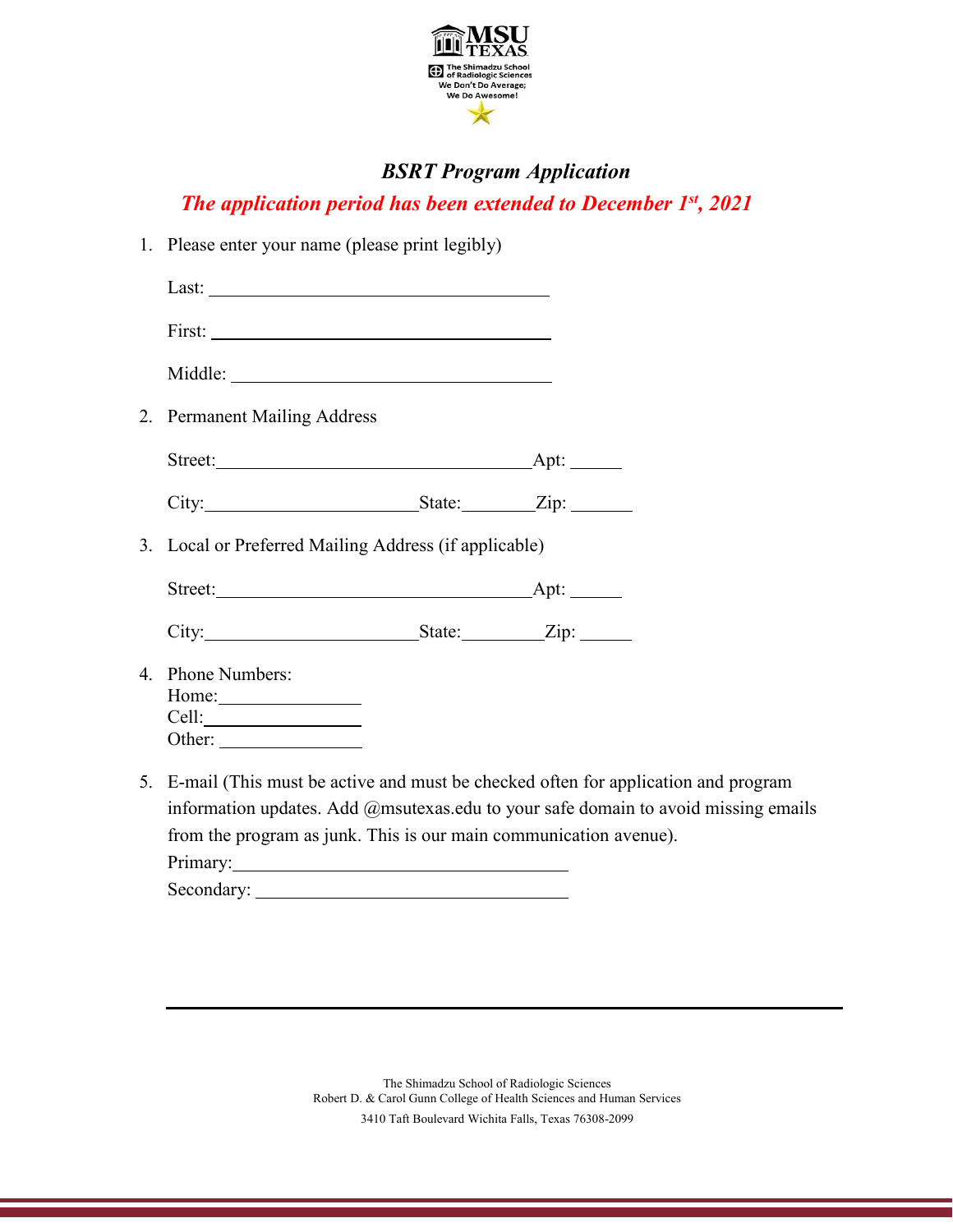## **Pre-requisite course status:**

| 6. Anatomy and Physiology, I<br>$\Box$ Completed with a grade of C or better: Where<br>$\Box$ Not taken |                                                                                        |
|---------------------------------------------------------------------------------------------------------|----------------------------------------------------------------------------------------|
| 7. Anatomy and Physiology II<br>$\Box$ Completed with a grade of C or better: Where<br>$\Box$ Not taken |                                                                                        |
| HESI Exam taken? (MSU A2 only) Yes No<br><b>Educational Background</b>                                  |                                                                                        |
| 8. College graduate:<br>$\Box$ Yes<br>$\Box$ No                                                         |                                                                                        |
| Institution(s)<br>Date of Graduation: ___________<br>$Degree(s)$ Awarded $\qquad \qquad$                |                                                                                        |
|                                                                                                         | 9. Are you currently enrolled in school? If so, where and what courses are you taking? |

- □ Yes
- □ No

Institution:

Courses:

A Are you considered Core Complete in the State of Texas? (Contact the registrar from your college to be sure.

- □ Yes  $\neg$  No
- 

Please include additional information/comments here: